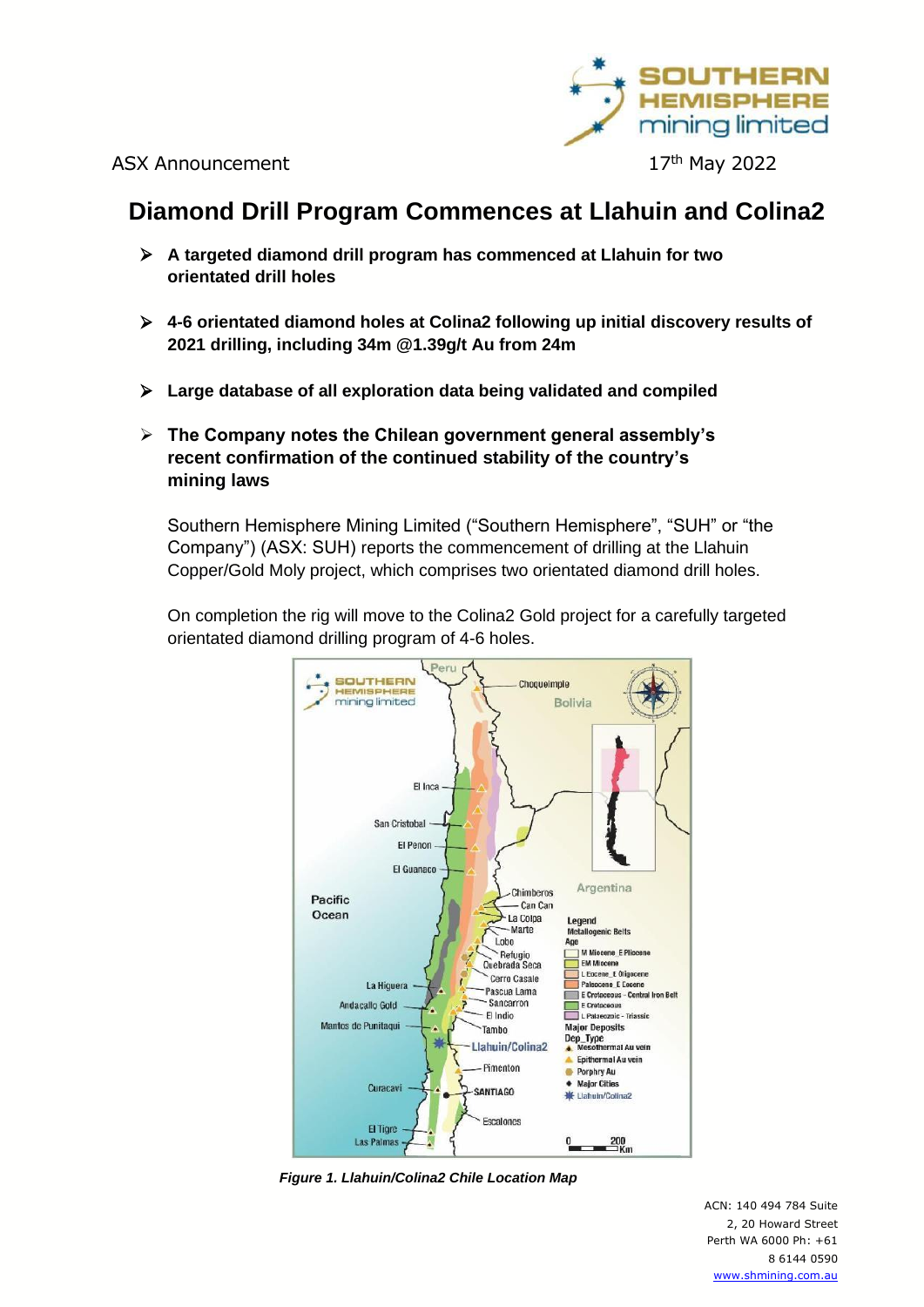

Results to date at Colina2 include 34m @1.39g/t Au from 24m in drillhole 21CLRC003 (ASX release 13 september 2021) which is one of the key follow-up zones.

Colina2 is located 8km to the NW of the company's 100% owned Llahuin Copper/Gold/Moly Project.

# **Llahuin Copper/Gold/Moly Project (100%)**

The Llahuin large copper/gold/moly porphyry system is located 8km SE from Colina2, and 8km East of the El Espino Copper/Gold mine development (Pucobre).

The current resource at Llahuin is in the measured and indicated category- 149mt@ 0.41%CuEq which the Company is working to expand significantly.

The exploration team has made good progress, with the ~60km of drilling to date, and a large database of drill results, soil sampling, magnetics, geophysical studies etc., historically costing tens of millions of dollars to acquire. All of this data is being validated and incorporated into one database (the first time that this has been done), which will be of enormous value for geological understanding going forward - increasing exploration success for less cost.



**Fig 2. Drill rig on location- Llahuin**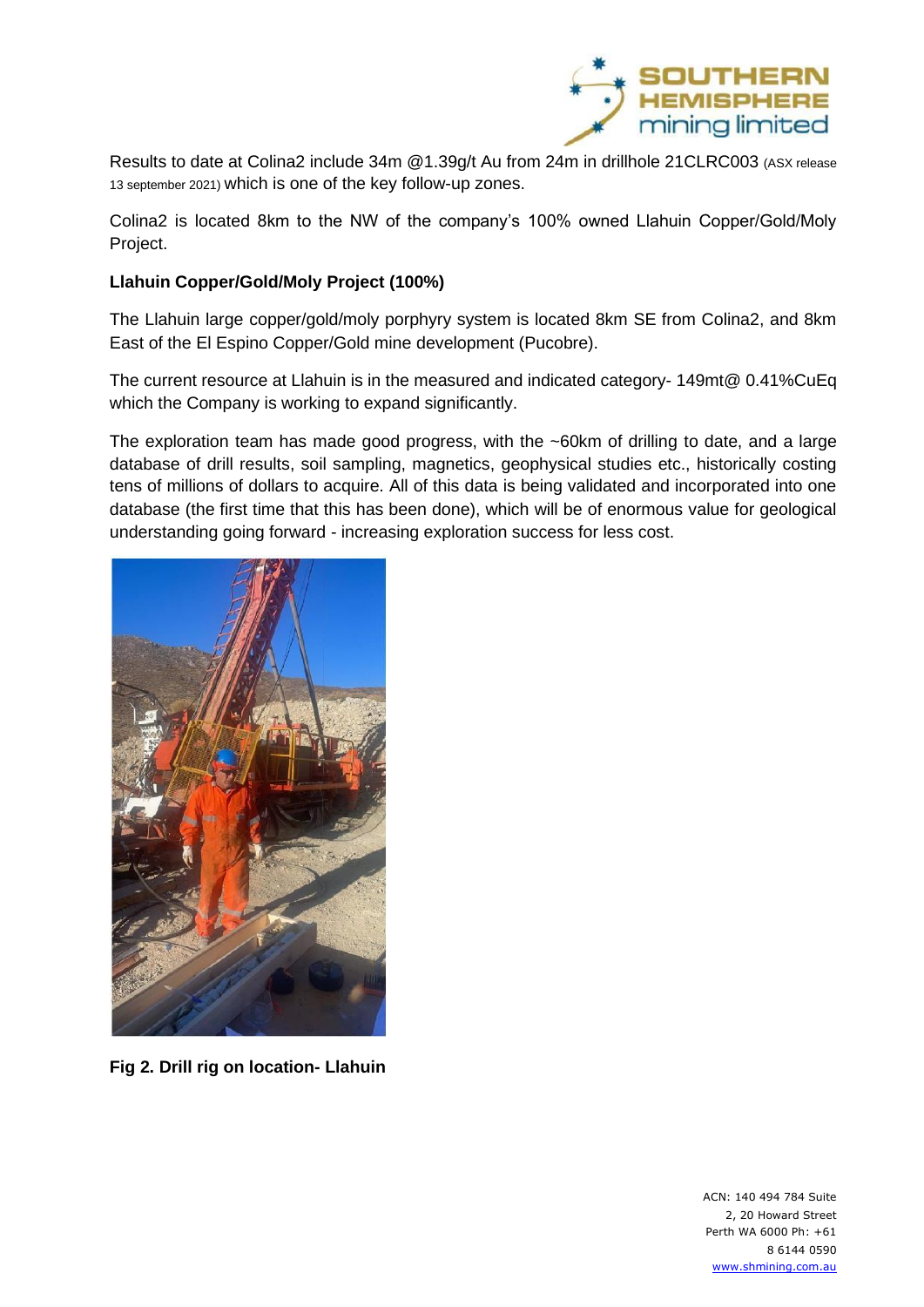

## **Chile Mining Laws**

The Company notes the Chilean government general assembly's recent confirmation of the continued stability of the country's mining laws, which is timely and supports the Company's further investment into these advancing copper and gold projects.

## **Authorised for release by the Board**

#### **CONTACTS:**

For further information on this update or the Company generally, please visit our website at [www.shmining.com.au](http://www.shmining.com.au/) or contact the company:

[cosec@shmining.com.au](mailto:cosec@shmining.com.au)  Telephone: +61 8 6144 0590

**Follow us on LinkedIn** 

**Follow us on Twitter**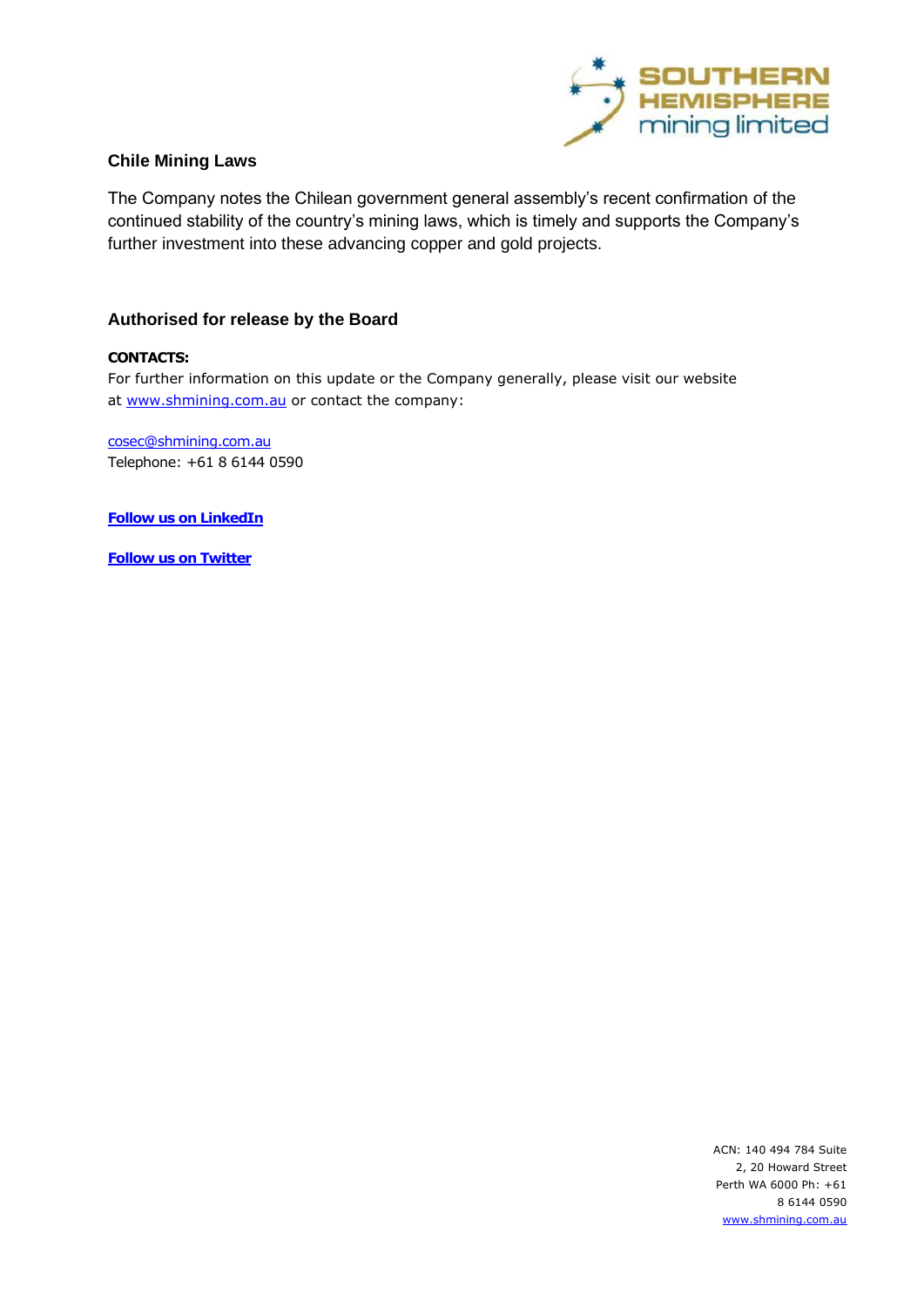

#### **BACKGROUND INFORMATION ON SOUTHERN HEMISPHERE MINING:**

Southern Hemisphere Mining Limited is an experienced minerals explorer in Chile, South America. Chile is the world's leading copper producing country and one of the most prospective regions of the world for major new copper discoveries. The Company's projects include the Llahuin Porphyry Copper-Gold Project, the recently identified Colina 2 Gold prospect nearby, and the Los Pumas Manganese Project,all of which were discovered by the Company.

Llahuin Copper/Gold/Moly Project: Total Measured and Indicated Resources - JORC (2004) Compliant. As announced to the market on 18 August 2013.

| <b>Resource</b><br>(at 0.28% Cu Equiv cut-off) | <b>Tonnes</b><br><b>Millions</b> | Cu % | Au g/t | Mo $\%$ | Cu Equiv* |
|------------------------------------------------|----------------------------------|------|--------|---------|-----------|
| Measured                                       | 112                              | 0.31 | 0.12   | 0.008   | 0.42      |
| Indicated                                      | 37                               | 0.23 | 0.14   | 0.007   | 0.37      |
| <b>Measured plus Indicated</b>                 | 149                              | 0.29 | 0.12   | 0.008   | 0.41      |
| Inferred                                       | 20                               | 0.20 | 0.19   | 0.005   | 0.36      |

**Note: \*Copper Equivalent ("Cu Equiv"):** *The copper equivalent calculations represent the total metal value for each metal, multiplied by the conversion factor, summed and expressed in equivalent copper percentage. These results are exploration results only and no allowance is made for recovery losses that may occur should mining eventually result. It is the Company's opinion that elements considered have a reasonable potential to be recovered as evidenced in similar multi-commodity natured mines. Copper equivalent conversion factors and long-term price assumptions used are stated below:*

Copper Equivalent Formula= Cu % + Au (g/t) x  $0.72662 +$ Mo % x 4.412 Price Assumptions- Cu (\$3.40/lb), Au (\$1,700/oz), Mo (\$15/lb)

Los Pumas Manganese Project: Total Measured and Indicated Resources - JORC (2004) Compliant. As announced to the market on 25 March 2011.

| <b>Resource</b><br>(at 4% Mn cut-off) | <b>Tonnes</b><br><b>Millions</b> | Mn $%$ | $SiO2\%$ | Fe203 % | Al $\%$ | $K\%$ | $P\%$ |
|---------------------------------------|----------------------------------|--------|----------|---------|---------|-------|-------|
| Measured                              | 5.27                             | 7.39   | 57.85    | 2.78    | 5.62    | 2.88  | 0.05  |
| Indicated                             | 13.06                            | 7.65   | 55       | 2.96    | 5.64    | 2.92  | 0.05  |
| <b>Measured plus Indicated</b>        | 18.34                            | 7.58   | 55.82    | 2.91    | 5.62    | 2.91  | 0.05  |
| Inferred                              | 5.39                             | 8.59   | 51.44    | 2.72    | 5.49    | 2.69  | 0.06  |
| Total                                 | 23.73                            | 7.81   |          |         |         |       |       |

Metallurgical studies have demonstrated greater than 38% Mn concentrates are achievable by DMS with low impurities and high silica product.

In relation to the above resources, the Company confirms that it is not aware of any new information or data that materially affects the information in the announcements, and all material assumptions and technical parameters in the announcements underpinning the estimates in the relevant market announcement continue to apply and have not materially changed.